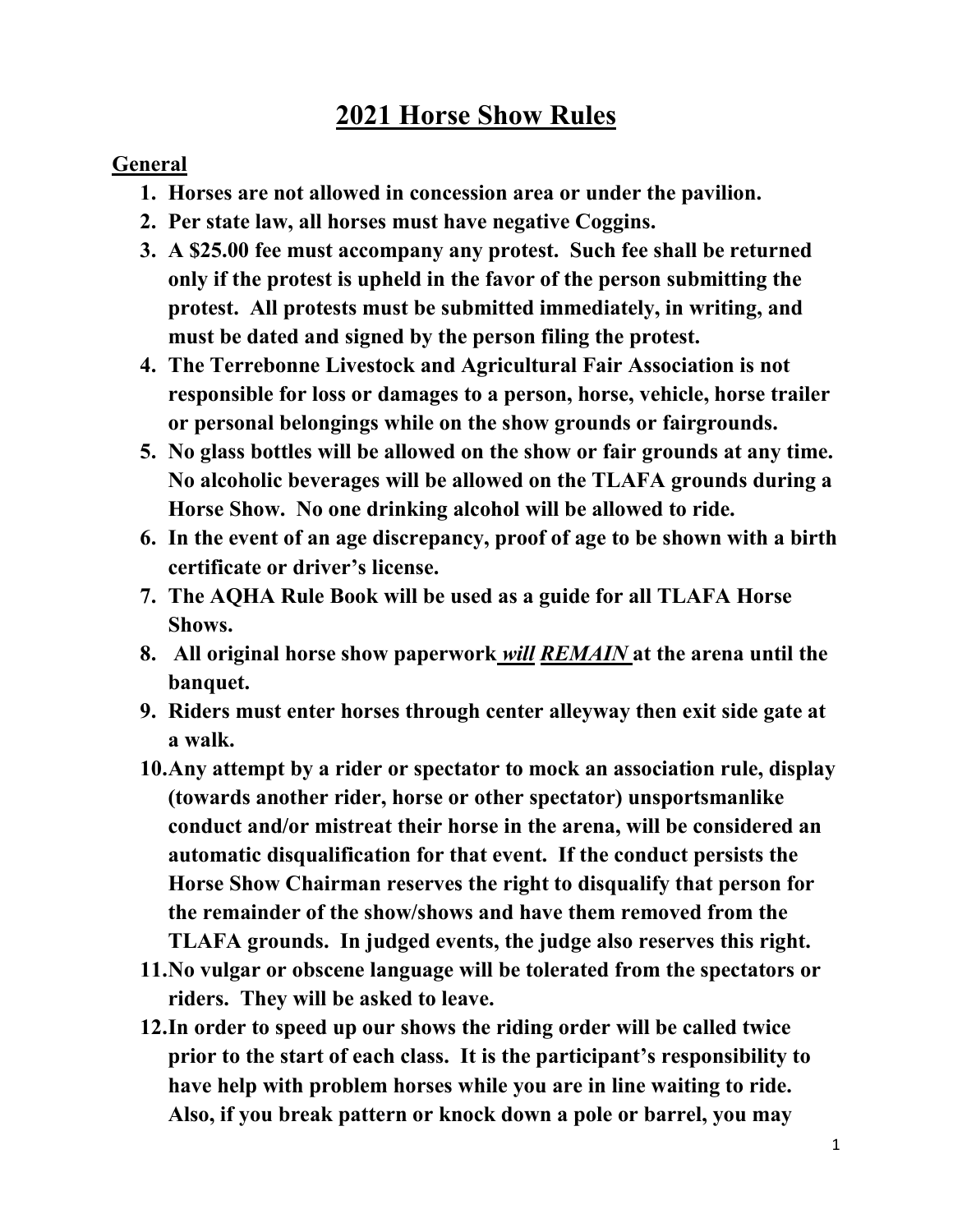**finish the remainder of the pattern and exit the arena. You may not restart the pattern for practice. This prolongs the show for others and wears on the arena ground, which is unfair to the riders behind you, and counts as a re-ride which is against rules as stated below (see general rule 16). If you do restart your pattern, you will be charged an exhibition fee.**

- **13. All exhibition rides will run prior to the peanut class beginning for each event. A drag will be done prior to the start of each event.**
- **14.Lead line participants must be led or accompanied through the entire pattern. Lead line may use any horse at any time.**
- **15.In the event of the death of a horse before the completion of 5 shows, the rider may compete on another horse in the remaining shows, in the same age division to hold their points for the year end award as long as a board member or vet verifies that the horse is deceased.**
- **16. Equipment failure, a break in pattern, or rider falling off a horse does not constitute a re-ride. If a horse broadsides during a run, a re-ride will be granted.**
- **17.The top five contestants in each division in the judged and speed events will be awarded prizes, gift certificates or cash prizes at the end of each show. However, in order to be eligible for the end of the day high point a rider must compete in at least 3 events on the same horse. (The type of award will be determined by the Horse Show Chairman prior to each show).**
- **18.Sunday shows: lead line events begin at 10:00 a.m. and Speed Events will start no earlier than 11:00 a.m. Saturday shows: lead line events begin at 3:00 p.m. and Speed Events will start no earlier than 5:00 p.m.**
- **19. Speed Events Divisions: (Ages as of 1/1 of current year) Peanut (Ages 9 & under) Pee-Wee (Ages 10 to 13) Junior (Ages 14 to 17) Senior (Ages 18 & over). A rider may advance to the next division if they so choose NOTE- rule #3 under points will apply.**
- **20.Speed Events will be: Barrels, Texas Barrels, Arena Race, Poles and Stake Race.**
- **21.Only riding boots or riding shoes with a heel will be allowed in the arena for speed events.**
- **22.TLAFA recommends that all speed event riders wear a helmet. Rider must provide their own helmet.**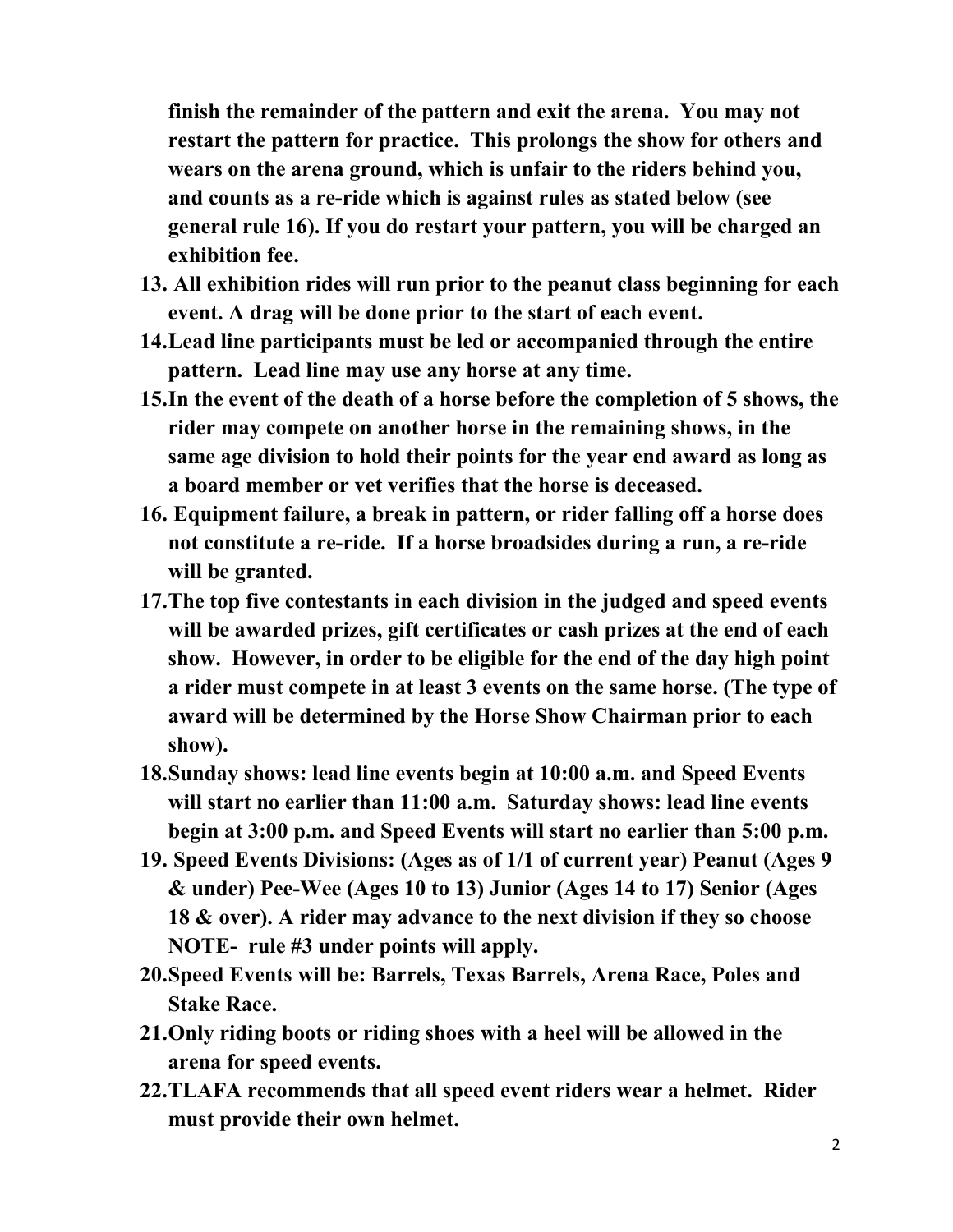### **23.End of the day ties will be settled by ride-off or flip of coin.** *Rider who refuses to ride loses the tie.*

#### **24. All entries must be paid prior to books closing.**

#### **Fees**

- **1. There will be a \$5.00 arena charge per rider.**
- **2. The entry fee in the speed events will be \$5.00 per event.**
- **3. Exhibition fees will be \$5 per run.**
- **4. All entries will be done at the entry stand only. You may not enter the show once the books are closed. The rules, Entry form and release form may be downloaded from our website.**
- **5. Entry fee refunds will not be given for scratching. If TLAFA cancels the event after it has started, fees will be held until the show can be continued at the discretion of the horse show chairman.**

#### **Non-members**

- **1. Nonmembers pay \$10 fee for each horse show. If a nonmember rides multiple shows that does not add to membership. For double point shows, nonmembers will have to pay the entry fee twice if they want the double points to count for the end of the day points.**
- **2. To qualify for end of year awards the rider must be a member of TLAFA. If a nonmember joins TLAFA after they have ridden in a show their points will begin accumulating as of the date joined. Nonmembers will qualify for the daily payout.**

#### **Points**

- **1. Points: Regardless of the number of riders the points will be as follows:**
	- **a. 1st place - 10 points**
	- **b. 2nd place - 9 points**
	- **c. 3rd place - 8 points**
	- **d. 4th place - 7 points**
	- **e. 5th place - 6 points**
	- **f. 6th place - 5 points**
	- **g. 7th place - 4 points**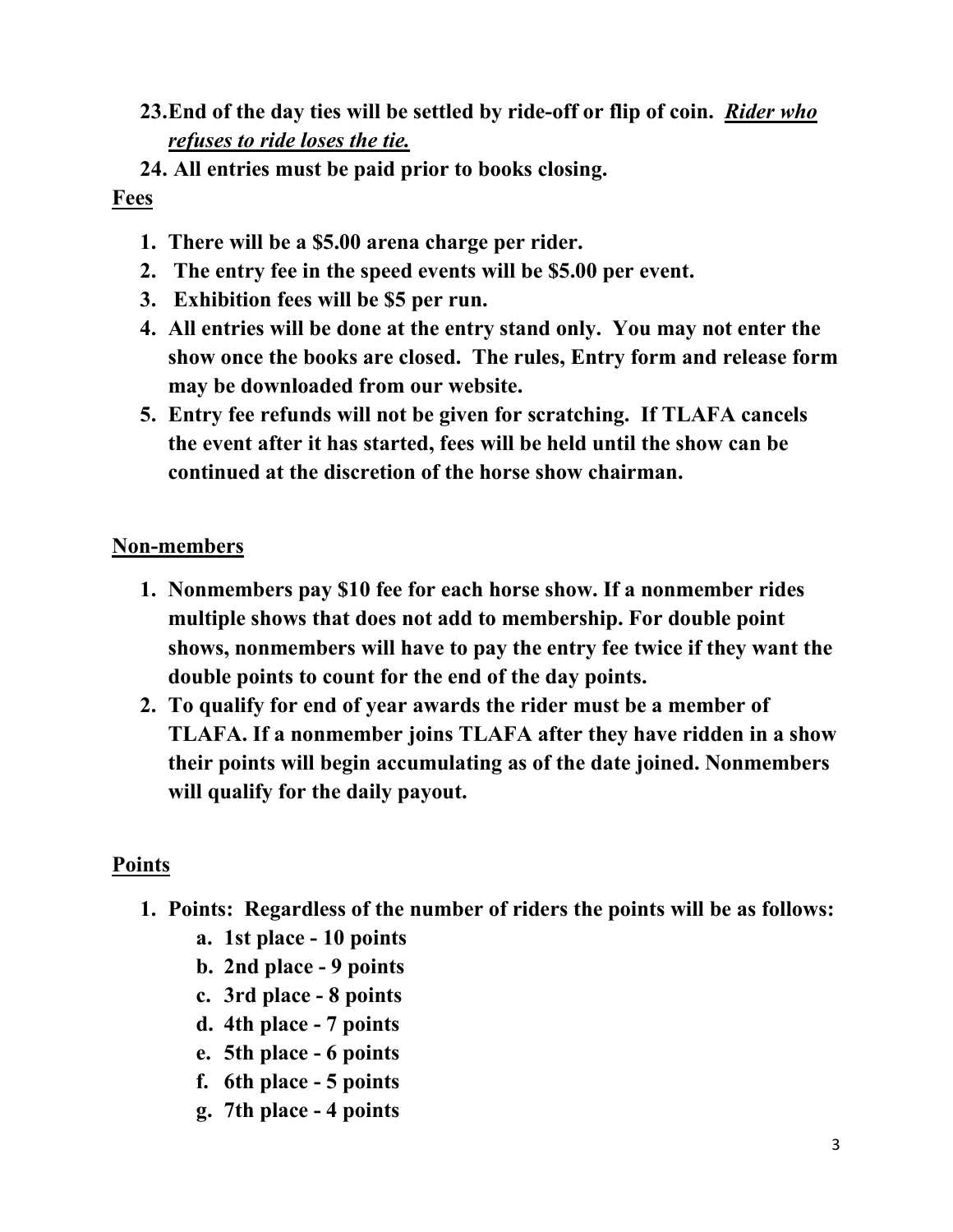- **h. 8th place - 3 points**
- **i. 9th place - 2 points**
- **j. 10th rest of riders- 1 point**
- **Member and nonmember points will compete for end of the day points. For end of the year points, nonmembers will be pulled out and the member places will move up to fill nonmember placings.**
- **2. In the event of a double point show, all double point payments will be at the rider's discretion, and the rider will assume all responsibility that this may affect their point standings. You may choose to only pay for a single show instead of double show. Double point shows are tallied as two different shows. If you choose to pay a single show, your points will be for the current show date.**
- **3. Horse and Rider cannot be moved back in another class once the rider participates in the first horse show. After the fourth horse show, rider and horse cannot change classes for points.**
- **4. Judged event points will be separate from the speed event points.**
- **5. Participation points will be awarded to horses that disqualify or scratch.**
- **6. Lead lines will be awarded 1 participation point for each event.**
- **7. Horse Show points are not final until the last show is complete, and the points are double-checked by the Horse Show Chairman, Entry Keeper, and President of TLAFA.**

#### **End of the Year Awards**

- **1. To qualify for end of year awards the rider must be a member of TLAFA. If a nonmember joins TLAFA after they have ridden in a show their points will begin accumulating as of the date joined. Nonmembers will qualify for the daily payout.**
- **2. A rider will be allowed to win more than one end of year high point award. If a rider chooses to ride more than one horse and should end up in more than one high point position, that rider will qualify for a maximum of two end of year award placings.**
- **3. In order for points to count, for high point annual banquet awards, you must ride in at least 5 events at 5 Horse Shows on the same horse.**
- **4. All year-end awards will be given out at the Annual Banquet. Saddles will not be awarded in any division that does not have at least five (5)**